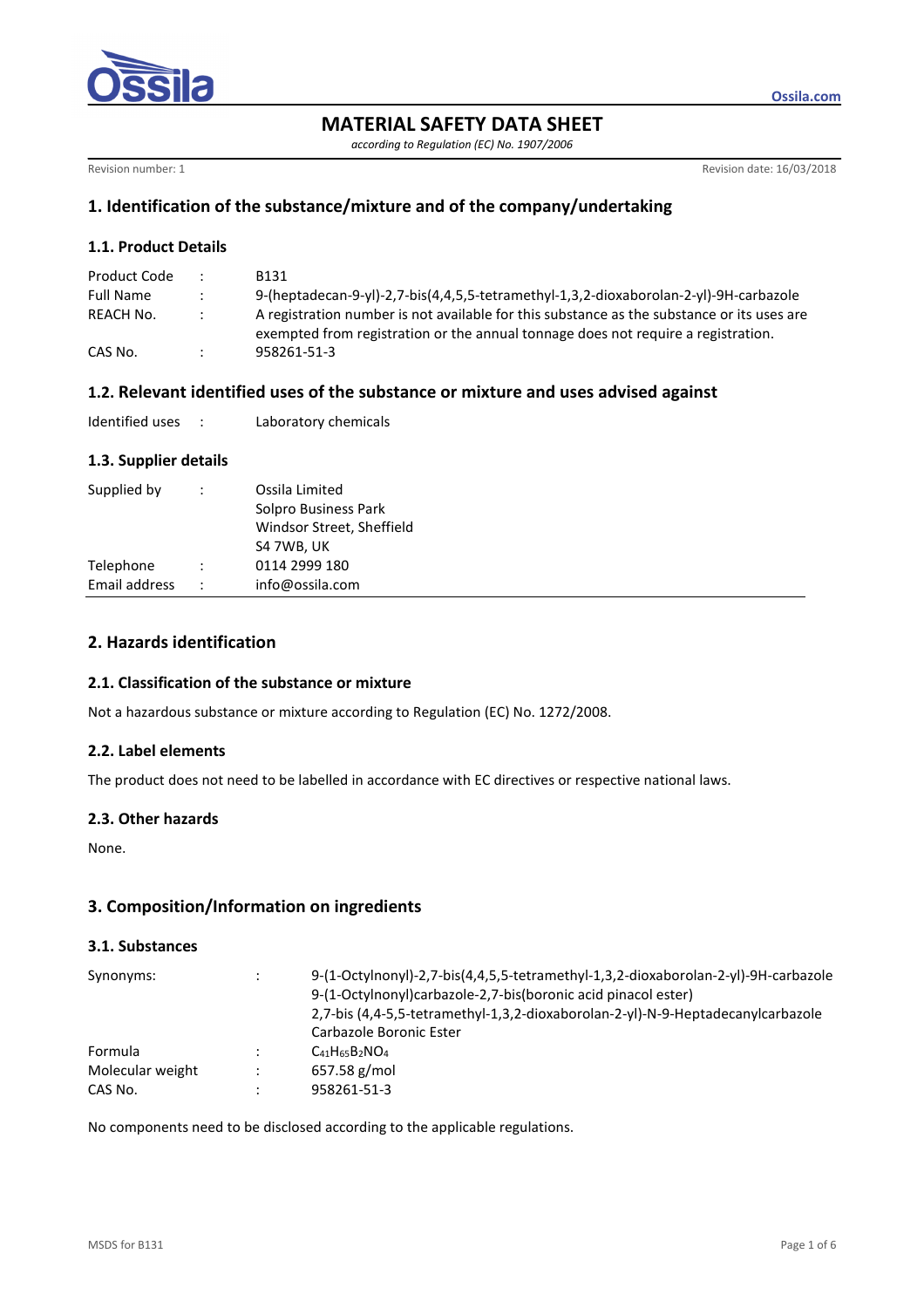## **4. First aid measures**

#### **4.1. Description of first aid measures**

#### **After Inhalation**

Remove person to fresh air. If not breathing, give person artificial respiration.

#### **After skin contact**

Wash with soap and water.

**After eye contact**  Flush with copious amounts of water as a precaution.

**After Ingestion**  Rinse out mouth with water.

### **4.2. Most important symptoms and effects, both acute and delayed**

The most important known symptoms and effects are described in section 11.

### **4.3. Indication of any immediate medical attention and special treatment needed**

No data available.

## **5. Fire fighting**

### **5.1. Extinguishing media**

**Suitable extinguishing media**: Dry chemical, alcohol-resistant foam, carbon dioxide or water spray. Consult with local fire authorities before attempting large scale fire-fighting operations.

### **5.2. Special hazards arising from the substance of mixture**

**Hazardous combustion products:** Carbon oxides, boron oxides, nitrogen oxides.

### **5.3. Advice for firefighters**

Wear a self-contained breathing apparatus if necessary. During a fire, irritating and highly toxic gases and vapours may be generated by thermal decomposition.

### **6. Accidental release measures**

### **6.1. Personal precautions, protective equipment and emergency procedures**

Wear personal protective equipment (section 8). Avoid dust formation. Ensure room is well ventilated. Remove all sources of ignition.

### **6.2. Environmental precautions**

Do not let product enter drains.

### **6.3. Containment and cleaning**

Contain and clean up spill if safe to do so using an electrically protected vacuum cleaner or by wet-brushing. Dispose of dry waste in closed container for proper disposal according to local regulations.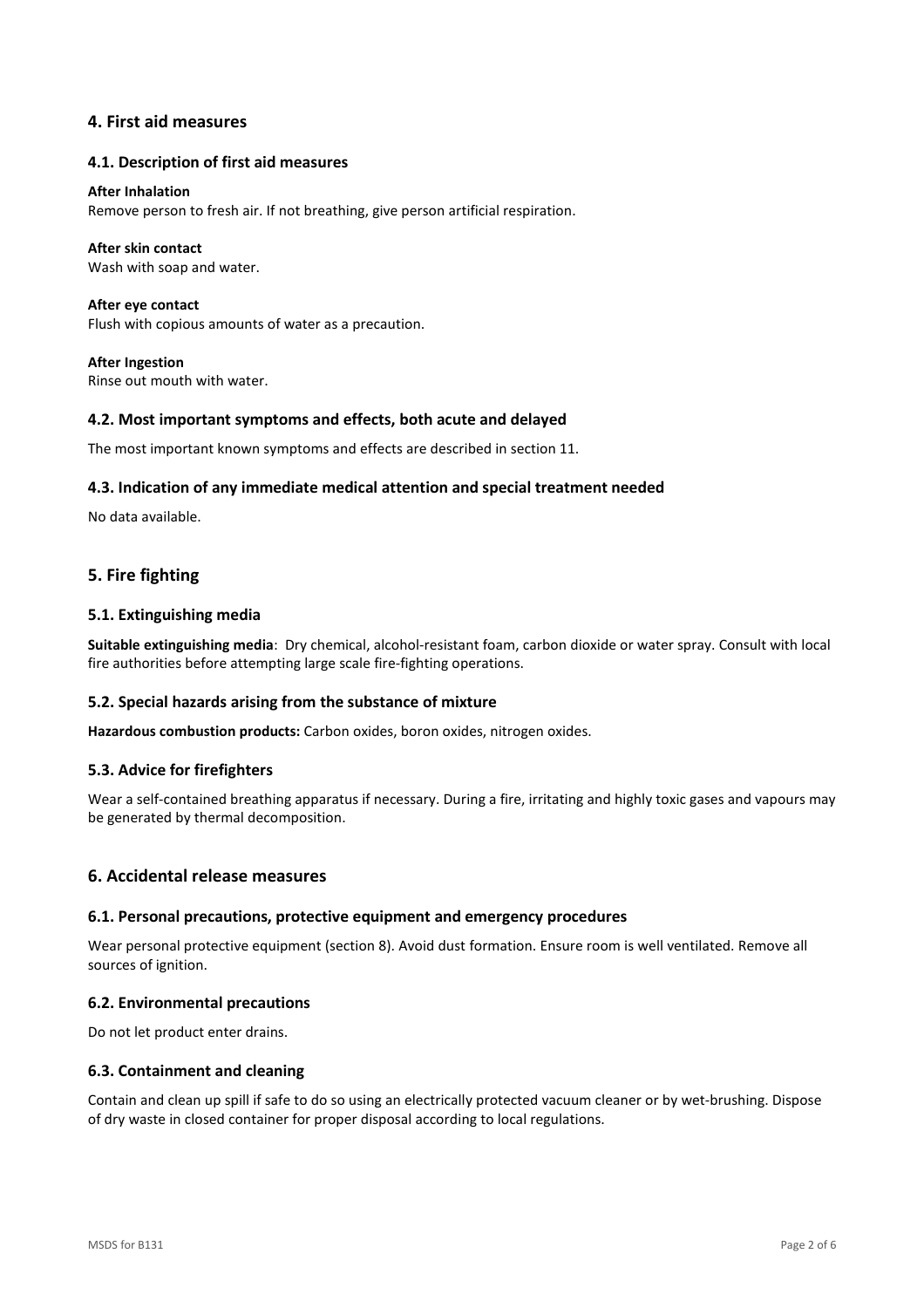## **7. Handling and storage**

### **7.1. Precautions for safe handling**

Avoid formation of dust and aerosols. Keep away from sources of ignition and avoid the build-up of electrostatic charge. Provide exhaust ventilation in places where dust is formed.

### **7.2. Conditions for safe storage, including any incompatibilities**

Store in a cool, dry and well-ventilated place inside of a tightly sealed container. Reseal containers that have been opened and keep upright to prevent leakage.

### **7.3. Specific end uses**

Use in laboratories.

## **8. Exposure controls / Personal protection**

### **8.1. Control parameters**

### **Components with workplace control parameters**

Contains no substances with occupational exposure limit values.

### **Biological occupational exposure limits**

This product does not contain any hazardous materials with biological limits.

### **8.2. Exposure controls**

### **Engineering measures**

Handle in accordance with good industrial engineering/laboratory practices for hygiene and safety. Ensure eyewash stations and safety showers are close to the laboratory workstation. Ensure good general ventilation is present when handling the product.

### **Personal protective equipment**

**Eyes:** Wear safety glasses with side-shields conforming to appropriate government standards such as NOISH (US) or EN166 (EU).

**Skin**: Handle with appropriate gloves and use proper glove removal technique to avoid skin contact. Dispose of gloves in accordance with applicable laws. Wash and dry hands.

The selected protective gloves must satisfy the specifications of EU Directive 89/686/EEC and the standard EN 374 derived from it.

**Clothing:** Wear complete suit protecting against chemicals; the type of equipment should be appropriate for the concentration and amount of dangerous substance used.

**Respirators:** Where protection from nuisance dusts is needed, use type N95 (US) or type P1 (EN 143) dust masks or those approved under appropriate government standards such as NIOSH (US) or CEN (EU).

### **General hygiene measures**

Wash thoroughly after handling. Wash contaminated clothing before reuse.

## **9. Physical and chemical properties**

### **9.1. Information on basic physical and chemical properties**

| Appearance      | ٠<br>٠ | White crystalline solid |
|-----------------|--------|-------------------------|
| Odour           | ٠      | No data available       |
| Odour threshold | ٠      | No data available       |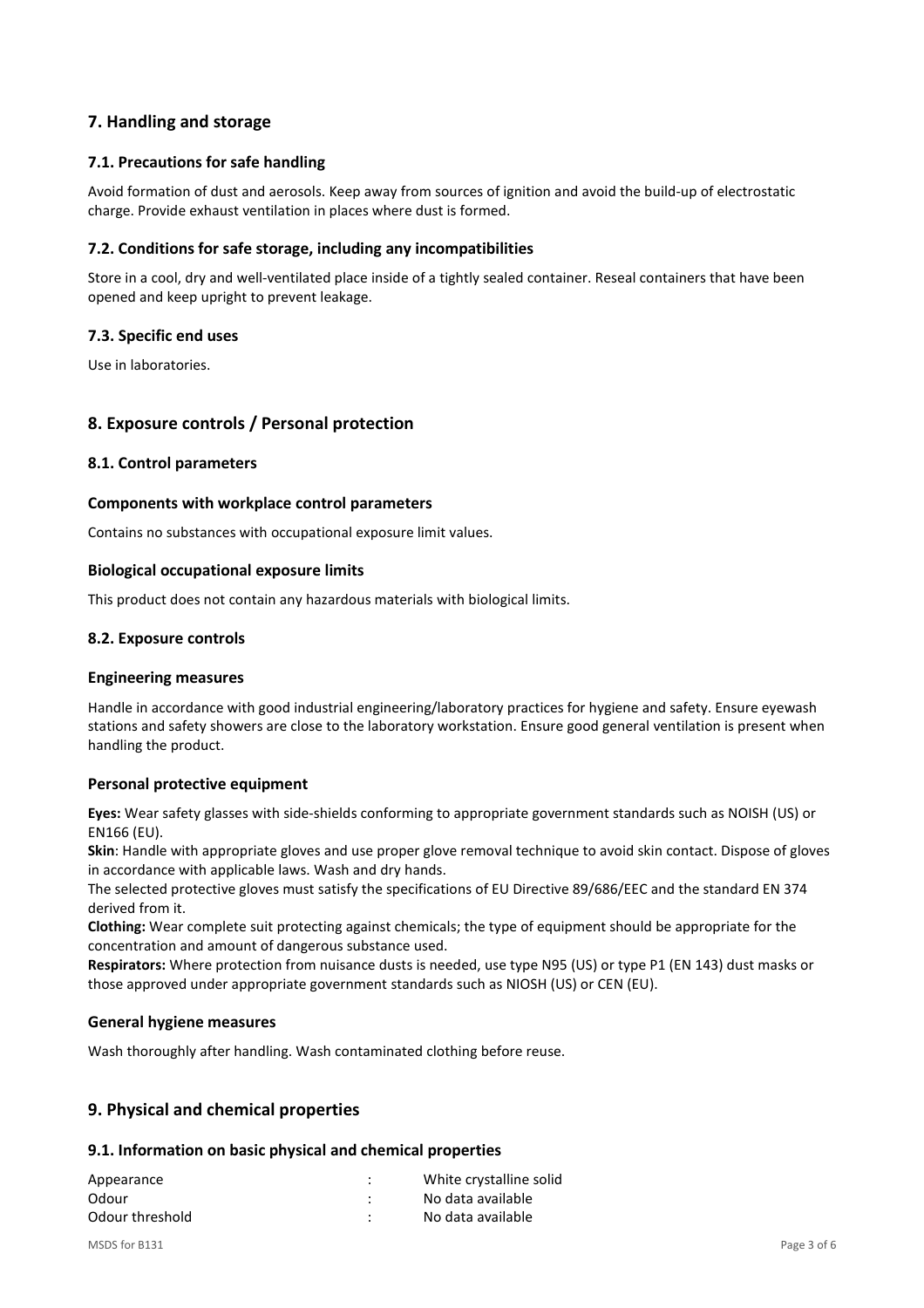| рH                                     |   | No data available |
|----------------------------------------|---|-------------------|
| Melting/freezing point                 |   | 128-130°C         |
| Boiling point/range                    |   | No data available |
| Flash point                            |   | No data available |
| Evaporation rate                       |   | No data available |
| Flammability                           |   | No data available |
| <b>Explosive limits</b>                |   | No data available |
| Vapour pressure                        |   | No data available |
| Vapour density                         |   | No data available |
| Relative density                       |   | No data available |
| Solubility(ies)                        |   | No data available |
| Partition coefficient: n-octanol/water |   | No data available |
| Autoignition temperature               | ٠ | No data available |
| Decomposition temperature              |   | No data available |
| Viscositv                              |   | No data available |
| <b>Explosive properties</b>            |   | No data available |
| Oxidising properties                   |   | No data available |
|                                        |   |                   |

### **9.2. Other safety information**

No data available.

## **10. Stability and reactivity**

### **10.1 Reactivity**

No data available.

### **10.2. Chemical stability**

Stable under normal temperatures and pressures under recommended storage conditions.

### **10.3. Possibility of hazardous reactions**

No data available.

### **10.4. Conditions to avoid**

No data available.

### **10.5. Incompatible materials**

Strong oxidising agents.

### **10.6. Hazardous decomposition products**

No known hazardous decomposition products.

## **11. Toxicological information**

### **11.1. Information on toxicological effects**

**Acute toxicity**  No data available. **Skin corrosion/irritation**  No data available. **Serious eye damage/eye irritation**  No data available. **Respiratory or skin sensitization**  No data available.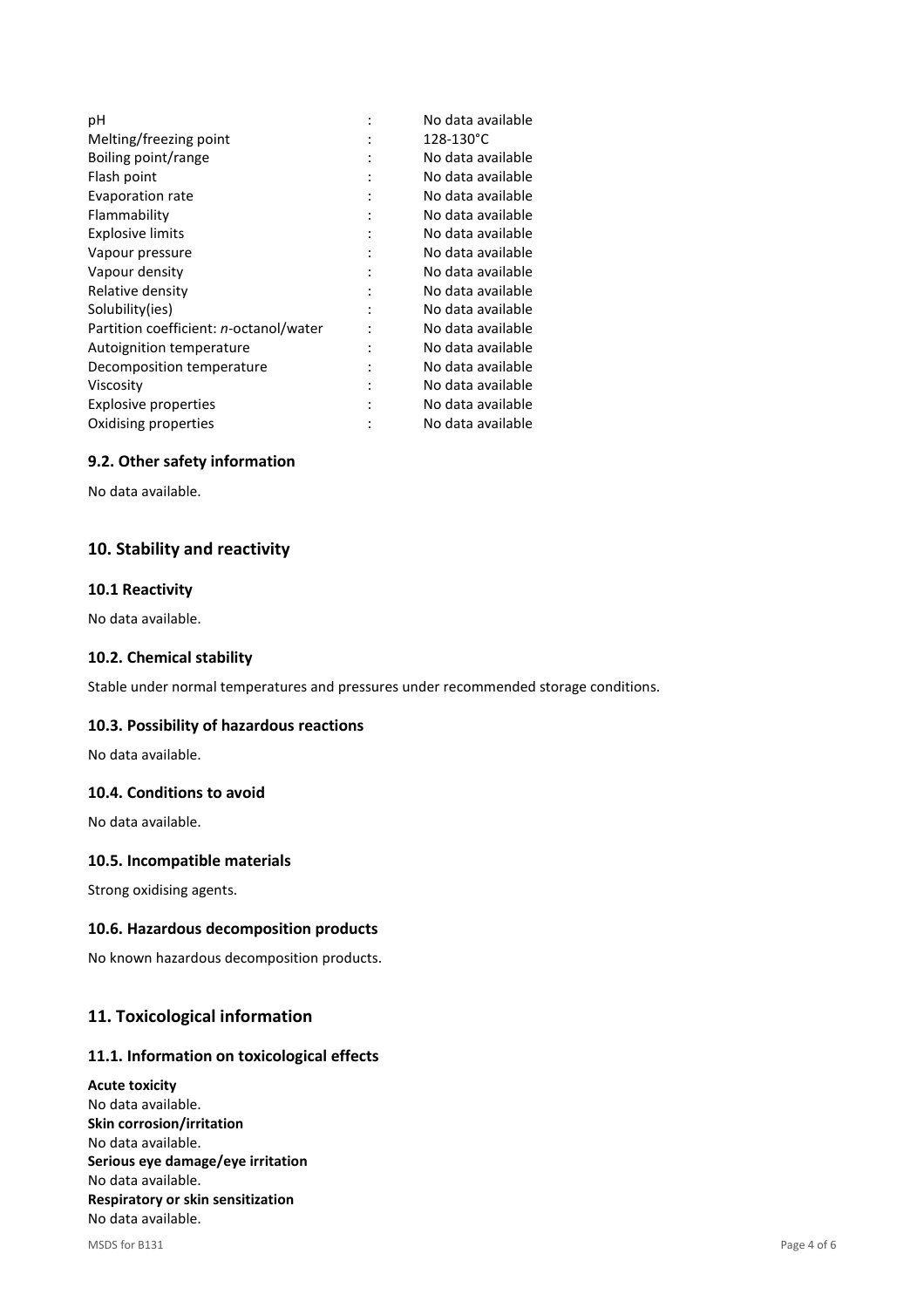**Germ cell mutagenicity**  No data available. **Carcinogenicity**  No data available. **Reproductive toxicity**  No data available. **Specific target organ toxicity - single exposure**  No data available. **Specific target organ toxicity - repeated exposure**  No data available. **Aspiration hazard**  No data available. **Routes of exposure**  Eye contact, ingestion, inhalation, skin contact. **Signs and Symptoms of Exposure**  No data available.

To the best of our knowledge, the chemical, physical, and toxicological properties have not been thoroughly investigated.

## **12. Ecological information**

### **12.1. Toxicity**

No data available.

### **12.2. Persistence and degradability**

No data available.

### **12.3. Bioaccumulative potential**

No data available.

#### **12.4. Mobility in soil**

No data available.

## **12.5. Results of PBT and vPvB assessment**

PBT/vPvB assessment not available as chemical safety assessment not required/not conducted.

### **12.6. Other adverse effects**

No data available.

### **13. Disposal**

### **13.1. Waste treatment methods**

#### **Product**

Burn in a chemical incinerator equipped with an afterburner and scrubber. Observe all federal, state and local environmental regulations and directives on waste and hazardous waste. Offer surplus material to a licensed professional waste disposal professional.

#### **Contaminated packaging**

Dispose of as unused product.